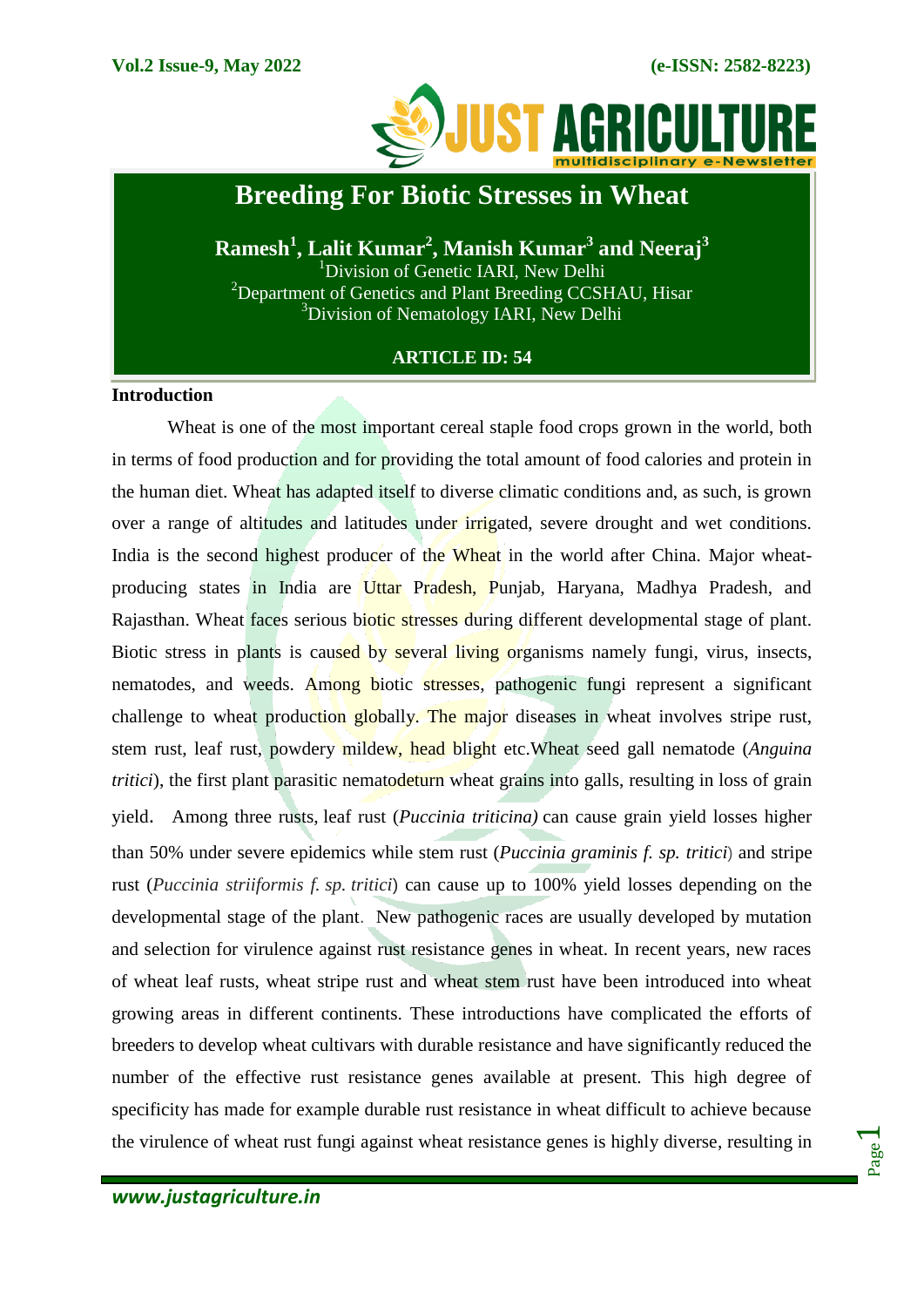

the existence of many different pathogenic races.Till now 80, 95, 67 and 70 R genes have been identified for leaf rust, stripe rust, stem rust and powdery mildew respectively. Identified R genes has been utilized in resistance breeding for developing cultivars with high yield as well as resistance to different biotic stresses.



Currently much of the wheat genetic variability is obtained through conventional crop improvement methods involving land races and normal varieties. Hence, the germplasm base available in the form of cultivars is becoming increasingly narrow and the need for widening the gene pool is essential in view of the emerging biotic and abiotic stresses due to global warming and climate change. New and useful genetic variations exist in the wild uncultivated wheat progenitor species that can be utilized for the enhancement of the existing wheat breeding pools and improve yield stability. Wild species are the storehouse of many useful R genes and their introgression into cultivated germplasm, will provide novel source for resistance breeding. Durable resistance can be achieved by combining vertical resistance genes (monogenic/oligogenic) with horizontal resistance genes (quantitative).

The most efficient, cost-effective and environment-friendly approach to prevent the losses caused by rust epidemics is the development of genetic resistance to biotic stress. The use of cultivars with single-gene resistance permits the selection of mutations at a single locus to render the resistance effective in a relatively short time. However, due to loss of variation and selection pressure, and evolution, new virulent races of the fungus appear, which increase the need to develop durable resistance. Hence, the use of combinations of resistance genes has been suggested as the best method for genetic control of leaf and other rusts. This can be achieved by pyramiding effective resistance genes, but expression of